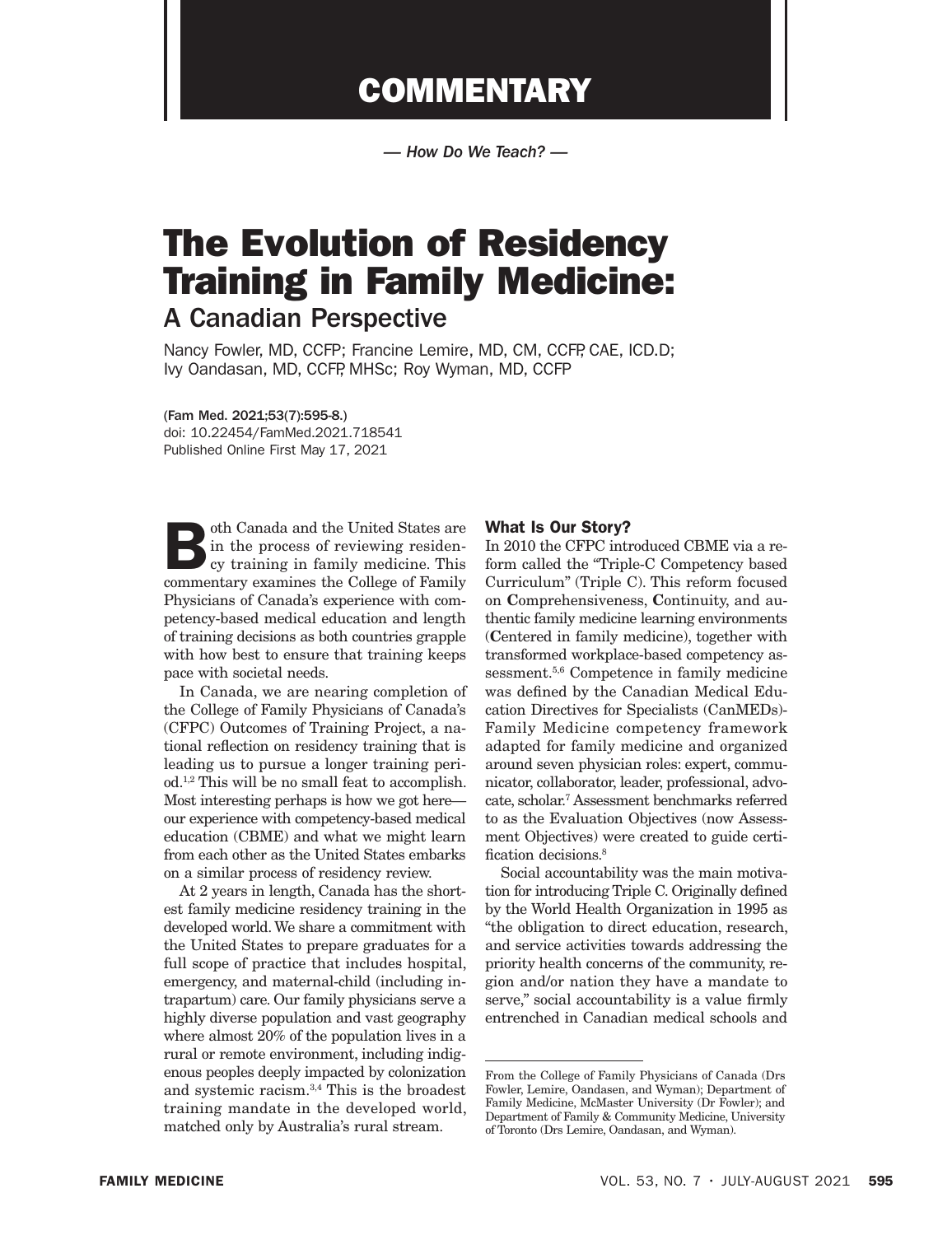codified in both undergraduate and postgraduate accreditation standards.<sup>9,10</sup>

The CFPC's assertion was that an enhanced commitment to competence would attract and ensure graduates who are fully able (and therefore willing) to take up the task of comprehensive care in our many and diverse environments. A logic model was established with a defined theory of change and anticipated set of outcomes.5 This was supported by programmatic evaluation, and a national Family Medicine Longitudinal Resident Survey (FMLS) was established to follow learners' educational experiences, career intentions and actual choices at three intervals through training and into practice. This data allows a critical examination of Triple C implementation and its impact.

## Where Are We 10 Years Later?

There have been many successes, and residency programs are collectively much stronger as a result. Improved workplace-based assessments focusing on direct observation with feedback and guided reflection has resulted in timelier, more learner-centered educational remediation.11,12 Triple C transformed residency programs – empowering them to take charge of curricula and elevating the role of family practice teachers. This cultivated a sense of ownership, professional identity, purpose, and enthusiasm within the family medicine teaching community and spawned a generation of educational leaders.<sup>13</sup>

Despite these important accomplishments, CBME does not appear to have moved the needle on our social accountability goals. Rural, indigenous, and inner-city populations are still underserved, with a maldistribution of family physicians and the scopes of practice and practice intentions of our graduates continuing to narrow.14 Program directors tell us that the "curriculum is full" and so capacity is limited to respond educationally to the many challenges and changes we face as a society.

## Lessons Learned?

Based upon Triple C program evaluation, we learned that residency programs did not have a clear understanding of how comprehensive care was being defined and specifically what graduates were expected to be able to do across the broad scope of family medicine by the end of residency. This led to some inconsistencies across programs.<sup>13</sup> As our experience with CBME deepens, we observe that competence, while necessary, may be insufficient on

its own to ensure preparedness and uptake of comprehensive practice. What else is required? Family physician colleagues have talked to us about the role that confidence and self-concept play in professional identity formation and career decision-making. We want to better define adaptability for family medicine and to deepen our understanding of the educational conditions that support adaptability and adaptive expertise in our learners.15 Our rural colleagues have introduced us to the term "clinical courage" pushing us as generalists to think more about what is required to function beyond the comfortable limits of our certainty or competence.16

A Theory of Planned Behavior analysis of family medicine residents' career intentions suggests that perceived social norms of practice have a significant influence and so we recognize that the community of practice that surrounds each resident is as important as what we teach in the formal curriculum.17 There are social and market forces far more powerful than the training experience itself in shaping residents career choices and this forces us to discern how and where we can have an impact. Where do we go from here?

Through the Outcomes of Training Project*,* we have yet-unpublished data showing that many graduates do not feel prepared for clinical activities outside the office-based primary care setting and this is reactivating our long-standing debate about the length of training. In a CBME paradigm time is considered a resource rather than a metric for learning, a weak proxy for experience.18 How much resource we require will depend on our goals and this has forced us to reexamine our role(s) as family physicians, and to articulate our intended training outcomes with a clearer link between education and practice. This is the logic behind the CFPC's development of the *Family Medicine Professional Profile* (FMPP) released in 2018.19 The FMPP is a job description of sorts, defining our collective commitment to a comprehensive scope of practice as well as our care philosophy and interdependent work arrangements such as the Patient Medical Home.20 The FMPP has been elaborated for training purposes into a Residency Training Profile (RTP) detailing the expectations/scope of training through a set of Core Professional Activities (CPAs) that are brought to life in a series of Practice Narratives assembled from field research done with family physicians.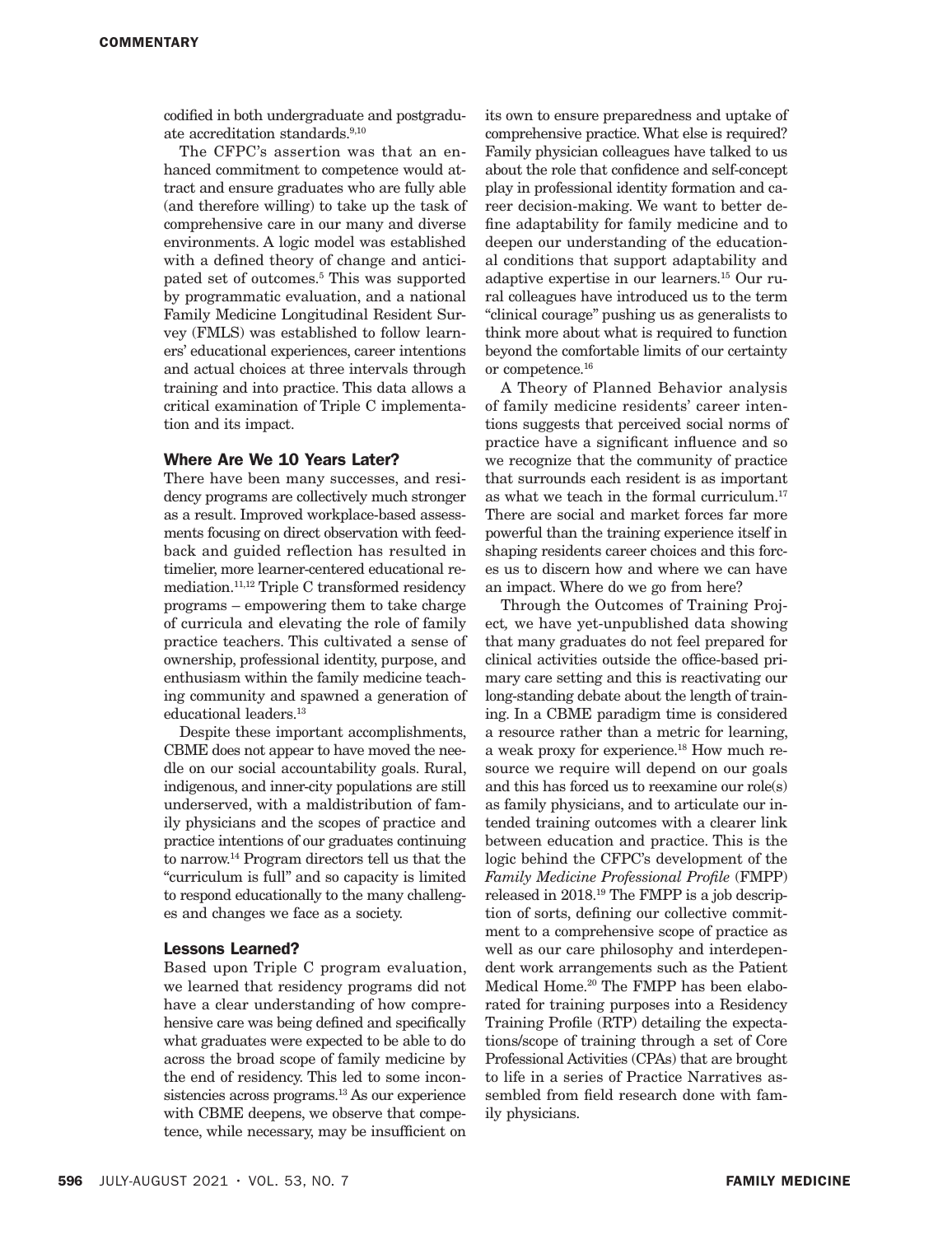Both countries face dynamic health care trends with practice and training implications: new technologies and therapeutics, an aging population, complex care needs including an opioid crisis, dehospitalization and shorter stays intensifying community care demands, interprofessional care models, and now, of course a pandemic. These increased demands on education come at a time when, for all good reasons, resident duty hours are reduced. Just prior to the pandemic, the issue of physician burnout was on everybody's lips with various root cause analyses and a sense that narrowing our scope has deskilled us, shrinking our horizons and leading to demoralization and/or a feeling of dislocation.21

The CFPC is engaged in an ongoing and iterative attempt to "get to better," defining and using outcomes evaluation as an important tool in the process. Detailing the expected scope of training has made it much easier to identify that we are seriously underresourced. And so, our next educational chapter focuses on the length and scope of training in the larger pursuit of social accountability. Although some decision makers prefer to think of community needs as primary, secondary, or tertiary care, we prefer to position our contribution in terms of proximity care—we commit to a person and to meeting their needs wherever they are, using all means available to us, including collaboration and innovative technologies.22 Ongoing medical education renewal is a necessary but insufficient ingredient to an improved delivery of community-based care. It must be accompanied by policies and remuneration models that support comprehensiveness and a broad scope of practice, rather than incentivized episodic care. This represents a big task, for which the time has come. The status quo is no longer an option for us.

FINANCIAL SUPPORT: The Outcomes of Training Project cited in this article is fully funded by the College of Family Physicians of Canada.

CONFLICT OF INTEREST STATEMENT: All four authors are paid employees of the College of Family Physicians of Canada. The authors have no other potential professional or personal conflicts of interest to declare.

CORRESPONDING AUTHOR: Address correspondence to Dr Nancy Fowler, College of Family Physicians of Canada, 2630 Skymark Avenue, Mississauga, ON, Canada L4W 5A4. 905-629-0900. nfowler@cfpc.ca.

#### References

- 1. Lemire F, Fowler N. Linking education and practice: The Outcomes of Training project. Can Fam Physician. 2018;64(11):866.
- 2. Sawchuk P. Outcomes of Training: preparing for the future. Can Fam Physician. 2019;65(4):301.
- 3. Advancing Rural Family Medicine: The Canadian Collaborative Taskforce. The Rural Road Map for Action – Directions. Mississauga, ON: Advancing Rural Family Medicine: The Canadian Collaborative Taskforce; 2017. https://portal.cfpc.ca/ ResourcesDocs/uploadedFiles/Directories/Committees\_List/ Rural%20Road%20Map%20Directions%20ENG.pdf. Accessed February 26, 2021.
- 4. Indigenous Health Working Group of the College of Family Physicians of Canada and Indigenous Physicians Association of Canada. Health and Health Care Implications of Systemic Racism on Indigenous Peoples in Canada. Mississauga, ON: College of Family Physicians of Canada; 2016. https:// portal.cfpc.ca/ResourcesDocs/uploadedFiles/Resources/\_PDFs/ SystemicRacism\_ENG.pdf. Accessed February 26, 2021
- 5. Tannenbaum D, Kerr J, Konkin J, et al. Triple C Competency‐based Curriculum. Report of the Working Group on Postgraduate Curriculum Review ‐ Part 1. Mississauga, ON: College of Family Physicians of Canada; 2011, https:// portal.cfpc.ca/resourcesdocs/uploadedFiles/Education/\_PDFs/ WGCR\_TripleC\_Report\_English\_Final\_18Mar11.pdf. Accessed February 20, 2021.
- 6. Oandasan I, Saucier D, eds. Triple C Competency‐based Curriculum Report—Part 2: advancing implementation. Mississauga, ON: College of Family Physicians of Canada; 2013. https://portal.cfpc.ca/resourcesdocs/uploadedFiles/ Education/\_PDFs/TripleC\_Report\_pt2.pdf. Accessed February 20, 2021.
- 7. Shaw E, Oandasan I, Fowler N, eds. CanMEDS-FM 2017: A competency framework for family physicians across the continuum. Mississauga, ON: The College of Family Physicians of Canada; 2017. https://portal.cfpc.ca/resourcesdocs/ uploadedFiles/Resources/Resource\_Items/Health\_Professionals/CanMEDS-Family-Medicine-2017-ENG.pdf. Accessed February 20, 2021.
- 8. Crichton T, Schultz K, Lawrence K, et al. Assessment Objectives for Certification in Family Medicine. Mississauga, ON: College of FamilyPhysicians of Canada; 2020, https://portal. cfpc.ca/ResourcesDocs/uploadedFiles/Education/Certification\_in\_Family\_Medicine\_Examination/Assessment-Objectives-for-Certification-in-FM-full-document.pdf. Accessed February 20, 2021.
- 9. Boelen C, Heck JE. Defining and Measuring the Social Accountability of Medical Schools. Geneva, Switzerland: World Health Organization; 2015, http://apps.who.int/iris/ bitstream/10665/59441/1/WHO\_HRH\_95.7.pdf. Accessed February 20, 2021.
- 10. Rourke J. Social Accountability: A framework for medical schools to improve the health of the populations they serve. Acad Med. 2018;93(8):1120-1124. doi:10.1097/ ACM.0000000000002239
- 11. Ross S, Binczyk NM, Hamza DM, et al. Association of a competency-based assessment system with identification of and support for medical residents in difficulty. JAMA Netw Open. 2018;1(7):e184581. doi:10.1001/jamanetworkopen.2018.4581
- 12. Lawrence K, Van der Goes T, Crichton T, et al. Continuous Reflective Assessment for Training (CRAFT): A national programmatic assessment model for family medicine. Mississauga, ON: College of Family Physicians of Canada; 2018, https://portal.cfpc.ca/ResourcesDocs/uploadedFiles/About\_Us/ CRAFT\_ENG\_Final\_Aug27.pdf. Accessed February 20, 2021.